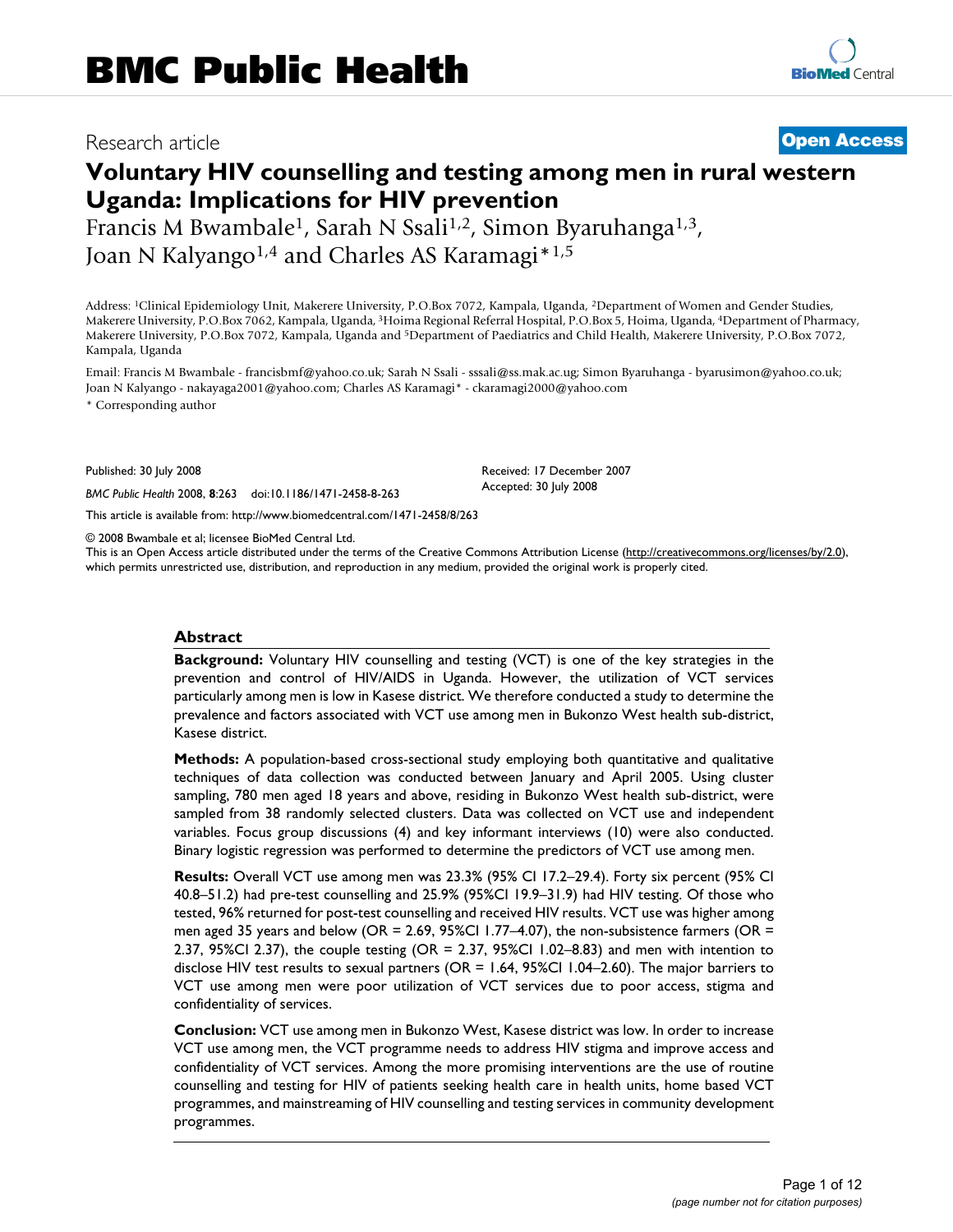# **Background**

In Uganda, HIV/AIDS remains a major public health problem, mainly affecting people in the productive and reproductive age group of 15 to 49 years. About 1.2 million people are living with HIV while 1.8 million people have died of HIV/AIDS [1]. However, Uganda has reversed the HIV sero-prevalence from 30% in 1990 to 6.5% in 2003 [2]. This remarkable success has been achieved through promotion of the *ABC* strategy (*abstinence, be faithful, condom use*), effective treatment of opportunistic infections, prevention of mother-to-child transmission of HIV (PMTCT), use of antiretroviral therapy (ART) and HIV voluntary counselling and testing (VCT) [2]. During 2005, the national ART programme was operational in hospitals but had not been rolled out to the health subdistricts.

HIV voluntary counselling and testing (VCT) is now widely accepted as the cornerstone of HIV prevention programmes in many countries because of its multiple benefits [3-8]. Furthermore, VCT is the gateway to comprehensive HIV care and support including access to antiretroviral therapy [9]. Newer approaches of VCT delivery including routine HIV counselling and testing[10], home-based VCT[11,12], use of community-based lay counsellors[13], couple counselling and testing[14], and same-day mobile VCT[15,16], have been added to the traditional VCT delivery systems of free standing, health unit based, and outreach VCT services [17].

Despite the array of delivery approaches and the advantages of VCT, uptake in sub-Saharan Africa is disappointingly low with reports of 12% to 56% among couples or the general public [9,18-22]. Furthermore, there is very little information on VCT uptake among men, and also on the factors that influence it [2,23]. It is not known whether factors that influence VCT uptake in the general population are also operational in VCT uptake by men only [10- 15,21,24,25]. Men's utilization of VCT is important because in many societies including those in Uganda, men are the heads of households and control decisions and resources that are essential for HIV prevention and care. As Uganda gears to consolidate gains in HIV prevention, it is vitally important that men are fully involved in the HIV prevention and control strategies. It is against this background that we conducted a study to determine the prevalence and factors associated with VCT utilization among men in Kasese district, Uganda.

# **Methods**

# *Study site*

Kasese District is situated in Uganda's western region and is divided into two counties namely Bukonzo and Busongora. It had a population of 530,000 people in 2005, of which 80% were rural. The population is predominantly *Bakonzo* and the main language is *Lhukonzo*. The literacy rate was 37% for men and 33% for women, and the main economic activity was subsistence farming [26]. In 2005, the HIV prevalence was reported to be 13.3% [2]. The study site was Bukonzo West health sub-district (HSD). Bukonzo West HSD has two static VCT sites namely Bwera hospital and Kasanga health centre III that provide preventive and curative outpatient services. It also has a few outreach VCT sites in some of the parishes. The HSD consists of 5 sub-counties, 32 parishes and 170 villages and is predominantly a rural setting. It has a total population of about 123,967 persons of which 48% are males. The mean household size is 5.1, and on average, 3 in 4 households are headed by males [27].

# *Study design, population and sampling*

The study was a population-based cross-sectional study employing quantitative and qualitative methods of data collection and conducted between January and April 2005. Triangulation of the quantitative and qualitative research methods and data were used for validation and completeness of data[28]. We used a conceptual framework consisting of independent predictors of VCT including socio-demographic, socio-cultural, and health service factors as well as knowledge and perceptions on VCT to design the instruments and to guide the analysis (Figure 1).

# *Quantitative study*

The study participants were adult men aged 18 years and above, residing in Bukonzo West HSD during the study period, and who consented to participate in the study. We excluded men who were very sick, deaf or mentally ill. Cluster sampling and simple random sampling were used to obtain the sample. A cluster was defined as a village. A list of villages (Local Council I) in Bukonzo West health sub-district was obtained from the District Planning unit. A total of 170 villages were numbered according to the order in which they appeared on the list to form a sampling frame.

For each village, the cumulative population was calculated. A sampling interval was calculated by dividing the total population by the number of clusters required in the sample [38]. A random number not exceeding the sampling interval was then chosen using a table of random numbers. The first cluster selected was the village in whose cumulative population the random number fitted. Subsequent clusters were selected by adding the sampling interval to the previous population. Thus a sample of 38 clusters (villages) was selected by using probability proportional to size (PPS).

In each village, the households were randomly selected using a list of heads of households provided by Local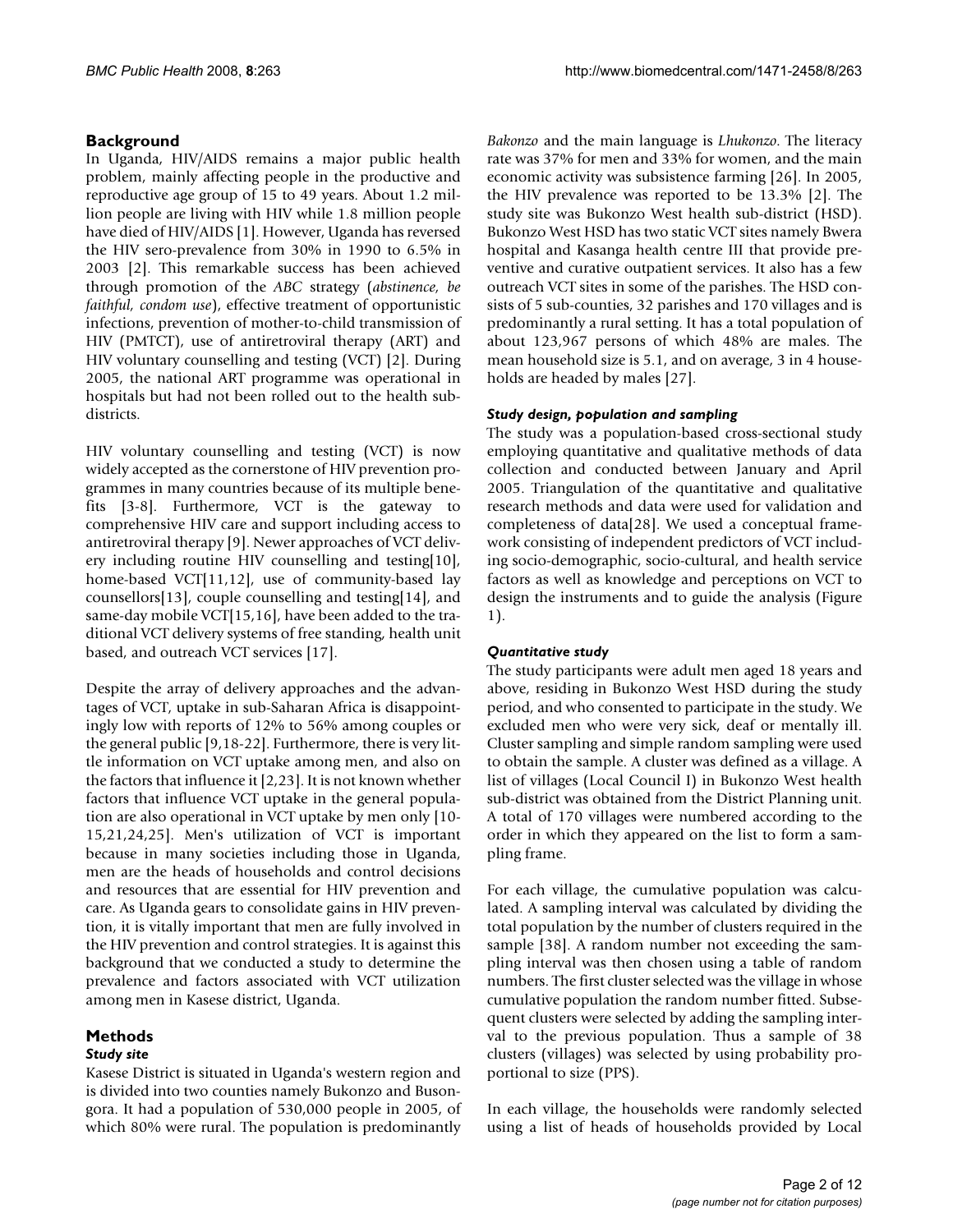

# Conceptual framework of VCT utilization by 2005 **Figure 1** men and possible predictor variables among 780 men in Kasese district, Uganda,

Conceptual framework of VCT utilization by men and possible predictor variables among 780 men in Kasese district, Uganda, 2005.

Council chairpersons of the respective villages. The principal investigator and research assistants, with the help of a guide walked around the selected villages. Eligible household members who consented to participate in the study were interviewed. A maximum of 25 households were randomly selected for each village. If in a household there was more than one eligible person, one of them was randomly selected for the interview. Households where eligible men could not be found were skipped.

#### *Sample size estimation*

The sample size was estimated using the modified Kish and Leslie (1965) formula. The prevalence of VCT use among men was estimated at 50% to give the highest power possible and hence the lowest sample size. A design effect of two was incorporated in the formula to cater for the design effect due to the cluster sampling method. The number of clusters C, was calculated using the formula C  $=[p (1 - P) D]/S<sup>2</sup>b$ , where b = number of responses per cluster (village) =  $21$  (on average), and S = standard error  $=\sqrt{P(1-P)D/n}$  [29]. The required number of clusters was 38 and the sample size was estimated at 780 participants.

# *Variables*

The independent variables included socio-demographic characteristics (age, marital status, occupation, education level, type of marriage, religion and income), knowledge and perceptions (knowledge of VCT, source of information about VCT, perceived risk of HIV, perceived benefit of VCT, discordance and importance of couple testing), socio-cultural factors (decision-making, sexual behaviour, stigma, fear of rejection by sexual partner, couple testing, disclosure of test results and social beliefs), and health service factors (willingness to pay, distance to VCT site, travel times, availability of VCT service, confidentiality, and quality of service). The outcome variable for the study was VCT use and was measured at three levels: pre-test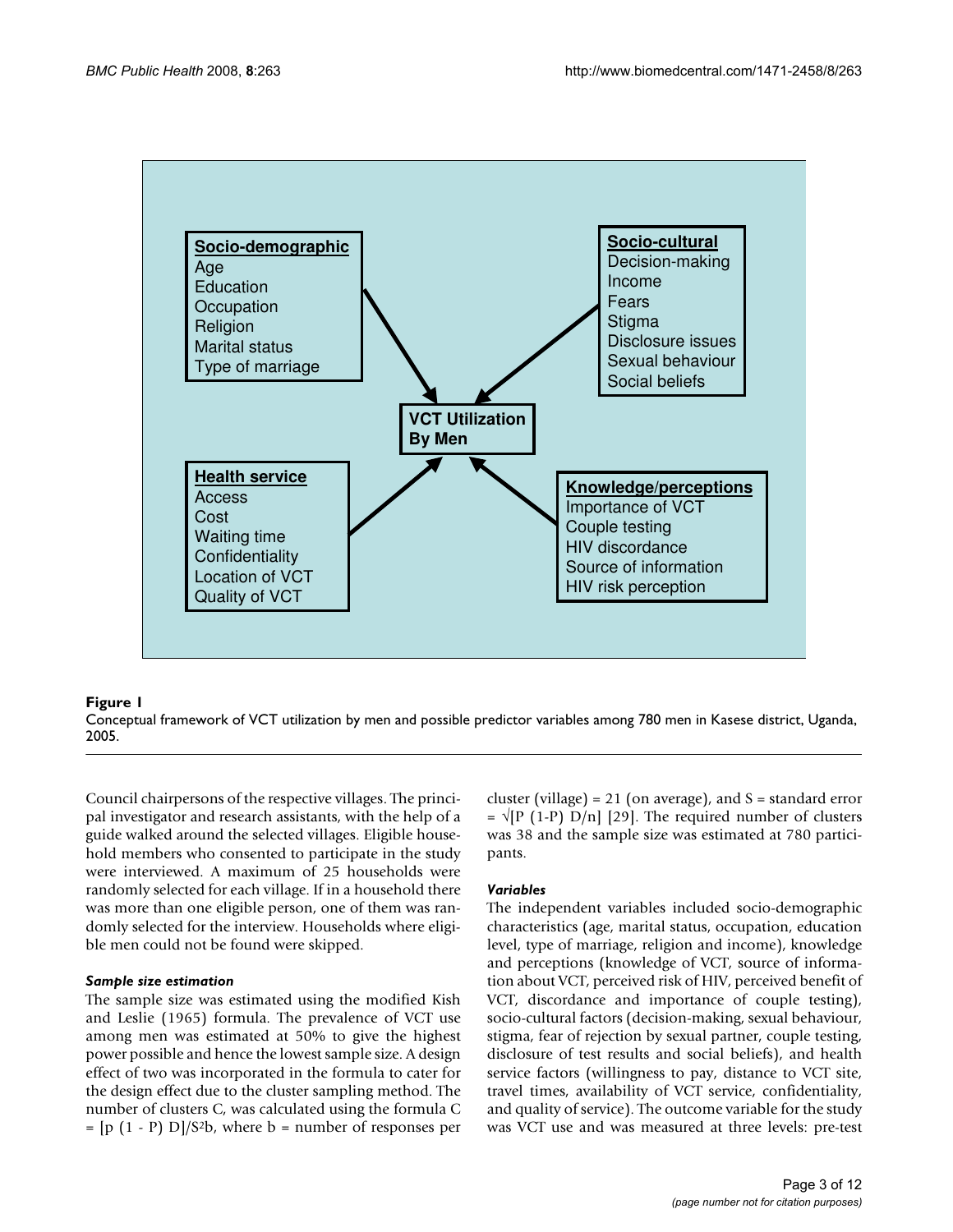counseling, HIV testing, and post-test counseling and receiving HIV test results. VCT use was considered complete if the participant received all three.

The principal investigator and research assistants administered a pre-tested semi-structured questionnaire to eligible men. The instruments were translated into *Lhukonzo* and back translated into English. Twelve research assistants were trained and commissioned. These were mainly men who had attained Senior Four education (11 years), were fluent in *Lhukonzo* and English, and were residents of Bukonzo West HSD. Throughout data collection, regular meetings were held with the research assistants in order to edit the completed questionnaires and to review field experiences and performance so as to improve subsequent interviews. Data collected were kept under lock and key by the principal investigator.

# *Data analysis*

Quantitative data was entered into EPINFO version 6.04 and then exported to Stata version 8.0 for analysis that adjusted for the design effect. Unadjusted analysis was performed between VCT use by the men as the outcome variable and each independent variable. Variables that were significant (p-value < 0.05) were then entered into a model for logistic regression using the backward elimination method so as to control for confounding. The criteria used for the backward elimination model was the default of a p-value > 0.10. Associations between the outcome and independent variables were assessed using odds ratios, 95% confidence limits and p-values. A p-value of 0.05 or less was taken to be statistically significant.

# *Qualitative study*

Four focus group discussions consisting of 10–12 participants per group were conducted in *Lhukonzo* by the Principal Investigator as the moderator assisted by a note taker. We used a focus group discussion guide composed of predetermined topics including awareness of VCT services provided in the area; importance of VCT; reasons that influence people to seek VCT; VCT utilization by men; and socio-cultural beliefs that influence VCT utilization among men. The FGDs were chosen strategically to represent variations in the age and place of residence. The FGD participants were stratified by sex and included men, women, and VCT clients who were aged 18 years and above. Two FGDs for men, one FGD for women and one FGD for VCT clients at Bwera hospital were conducted. The women were included in this study in order to capture their opinions and views about the men since men have an influence on them in regard to decisions about VCT use. The FGDs were meant to provide a deeper understanding of the information on the perceptions and sociocultural aspects of the study. The information shared was recorded on audio tapes and notes taken. The data collected was transcribed verbatim and translated from *Lhukonzo* into English and analyzed manually according to themes arising. The data was then triangulated with the quantitative findings from the individual household interviews.

Ten key informant interviews were held with two Community Health Workers, one religious leader, two NGO managers, one Community Based Organization manager, two VCT counsellors, the District Director of Health Services and the in-charge of Bukonzo West HSD. The interviews were carried out using an open-ended questionnaire that was presented to the informant shortly before the interview. After transcription and translation, the data was coded manually. Data from the focus group discussions and key informant interviews was then triangulated with the quantitative findings.

# *Ethics*

Makerere University Clinical Epidemiology Unit, the Faculty of Medicine Ethics and Research Committee and the Uganda National Council of Science and Technology approved the study. The research participants were enrolled in the study after written informed consent. The participants were informed that their participation in the study was voluntary and they could withdraw from the study at anytime. In addition, measures were taken to ensure the confidentiality of the data. In particular, the interviews were held in privacy, away from relatives and friends; information on HIV status was not collected; codes rather than names of participants were used; and the data was kept under lock and key by the principal investigator.

# **Results**

# *Characteristics of the respondents*

Between January and April 2005, a total of 780 men were enrolled into the study (Table 1). The men were aged between 18 and 90 years with a median age of 32 years. Of the 780 men, 45.3% were Roman Catholic, 43.7% were Anglican while 6.7% were Muslim. Most of the men (71.3%) were married. Of these, 76.3% were in monogamous unions. The majority of the men were peasant farmers (58.1%), and 32% were earning less than one dollar a day (1US\$  $\approx$  1700 Uganda Shillings).

# *Prevalence of VCT use among men*

Of the 780 men interviewed, 46 % (95% CI 40.8–51.2) had pre-test counselling while 25.9 % (95% CI 19.9–32) had tested for HIV. Thus the VCT drop out was 43.7 %. Of the 201 men who tested for HIV, 96% received their HIV test results. The prevalence of complete VCT use (pre-test counselling, HIV testing, post test counselling and receiving HIV test results) was 23.3% (95% CI 17.2–29.4) (Table 1). The most common reason for taking an HIV test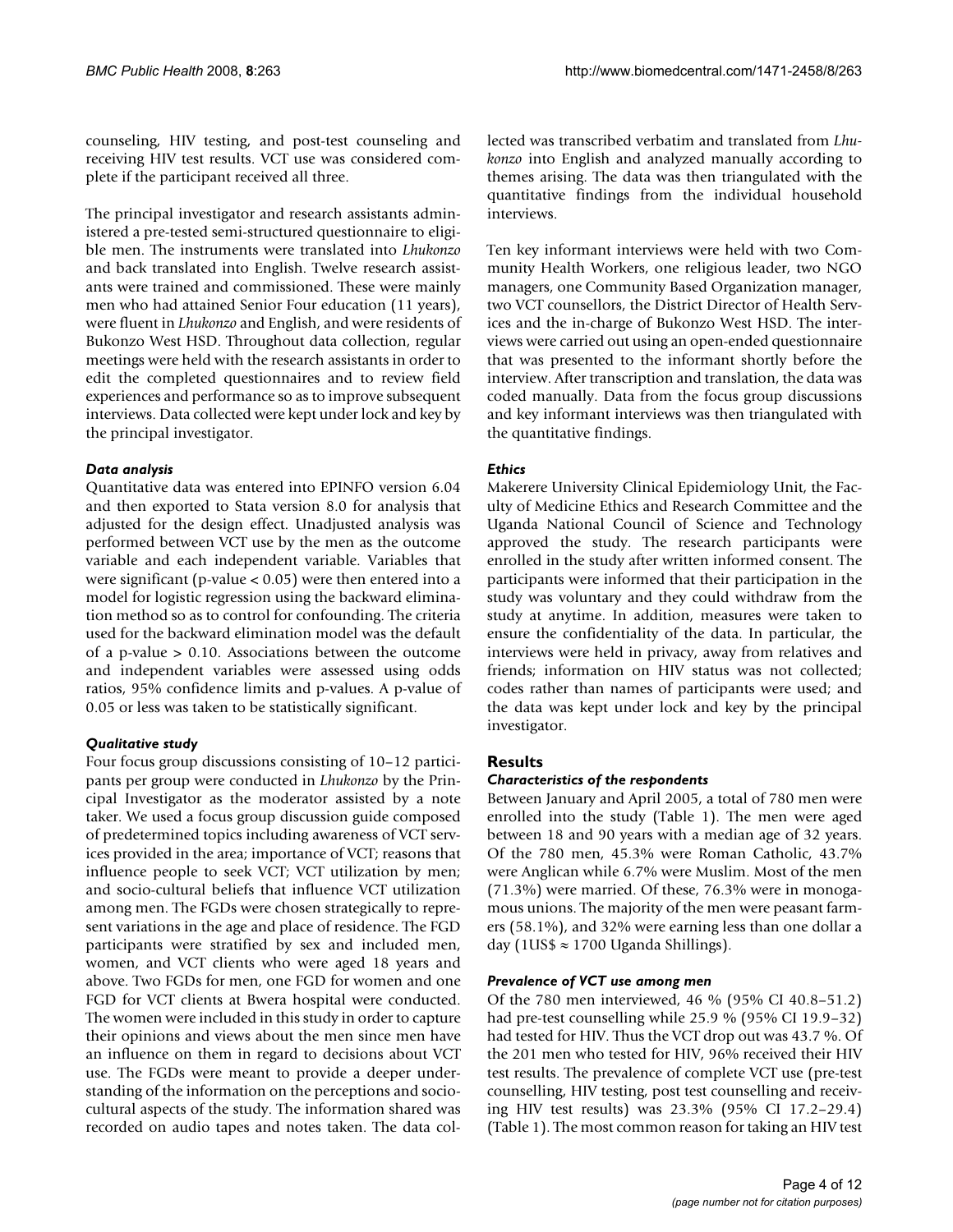| Variable              | Total<br>n (%) | <b>Accepted</b><br><b>VCT</b> | Percent<br>(95% CI) |
|-----------------------|----------------|-------------------------------|---------------------|
| Overall               | 780            | 182                           | $23(17-29)$         |
| Age                   |                |                               |                     |
| $\leq 20$             | 86(11)         | 13                            | 15                  |
| $21 - 29$             | 237(30)        | 81                            | 34                  |
| $30 - 39$             | 242(31)        | 62                            | 26                  |
| $40 - 49$             | 121(16)        | 23                            | 9                   |
| $50+$                 | 94(12)         | 3                             | 3                   |
| <b>Education</b>      |                |                               |                     |
| None                  | 178(23)        | 22                            | 18                  |
| Primary               | 309(40)        | 56                            | 8                   |
| Secondary             | 196(25)        | 53                            | 27                  |
| Tertiary              | 97(12)         | 41                            | 42                  |
| <b>Religion</b>       |                |                               |                     |
| Roman Catholic        | 353(45)        | 75                            | 21                  |
| Anglican              | 341(44)        | 84                            | 25                  |
| Muslim                | 52(07)         | 4                             | 27                  |
| Other                 | 97(12)         | 9                             | 27                  |
| Occupation            |                |                               |                     |
| Subsistence farmer    | 453(58)        | 76                            | 17                  |
| Salaried employee     | 119(15)        | 47                            | 40                  |
| <b>Businessman</b>    | 105(14)        | 31                            | 30                  |
| Student               | 94(12)         | 26                            | 28                  |
| Other                 | 9(01)          | 22                            | $\overline{2}$      |
| <b>Marital status</b> |                |                               |                     |
| Single                | 209(27)        | 59                            | 28                  |
| Married               | 556(71)        | 122                           | 22                  |
| Separated/divorced    | 15(02)         | ı                             | 7                   |
| Type of marriage      |                |                               |                     |
| Monogamy              | 432(55)        | 0                             | 23                  |
| Polygamy              | 134(17)        | 21                            | 16                  |

**Table 1: Frequency of voluntary counselling and testing among 780 men in Kasese district, Uganda, 2005**

was to know the HIV sero-status (74.3%) followed by frequent illness (15.3%) and plans for marriage (15.3%). When asked if they were willing to seek VCT in the near future, the majority (79%) said they were willing to go for VCT. However, willingness to seek VCT in the future varied among the two groups being 74.9% among those who had never had VCT at all and 83.9% among those who had ever had VCT.

#### *Knowledge and perceptions about VCT*

The majority (80.1%) of the men said they were aware about the existence of the VCT program in their area. When asked what was involved in the VCT process, they mentioned pre-test counselling on HIV (78.6%), taking off blood for HIV testing (92.6%) and counselling on the prevention and control of HIV/AIDS (81.6%). Most men (98.7%) knew of a site offering VCT services in Bukonzo West. The majority of the men received information about VCT through the health workers (75.2%) but other sources of information included friends (12.8%), radio

(13.9%), newspapers (6.9%), and community leaders (5.4%). Of the 780 participants interviewed, 94.9% said that VCT was important for the good of the individual and the family. However, most men were worried of taking an HIV test because to them having a positive result meant imminent death.

*"You can die very soon if you tested positive because of worries" (Male, Nyakiyumbu FGD)*.

Only 9.1% of the men perceived themselves to be at a high risk of HIV and yet in the FGDs, the majority of the men, especially single men, considered themselves to be at high risk of HIV because of multiple sexual relationships.

*"I have tested several times and been found negative. But this time am worried of my status because of the fourth wife whom I married recently" (Male 33 years, Karambi FGD)*.

Of the 780 respondents interviewed, 91.3% said that it was important to test together with their sexual partners. The findings from the FGDs showed that most men appreciated the importance of couple testing, with the majority saying that it would help them in family planning in the event of a positive HIV test result. On the contrary, men said that going to the health facility for HIV testing with a spouse was not common in their culture and would be considered as strange behaviour.

On the issue of discordance, over half of the men (61.8%) did not believe that discordant HIV results could exist. This view was supported by the FGDs where most men said it was not possible for one of the cohabiting partners to test HIV positive and the other HIV negative. They believed that if one of the partners was found HIV positive, then it was automatic that the other also had HIV infection.

*"Some men have lost their wives due to HIV/AIDS but they lie to us that they were found HIV negative when they tested. This is not true" (Male, 35 years old, Nyakiyumbu FGD)*.

# *Socio-cultural factors*

On disclosure of HIV test results, the majority of the men (81.8%) said they would disclose to their partners. There was, however, contradiction in the FGDs whereby the majority of the men felt that disclosure of HIV positive results would deny them their sexual rights and would imply that they brought the disease into the family.

*"Some of our women are very emotional and if you disclosed to her, she might end up denying you your sexual rights" (Male, 34 years old, Key informant)*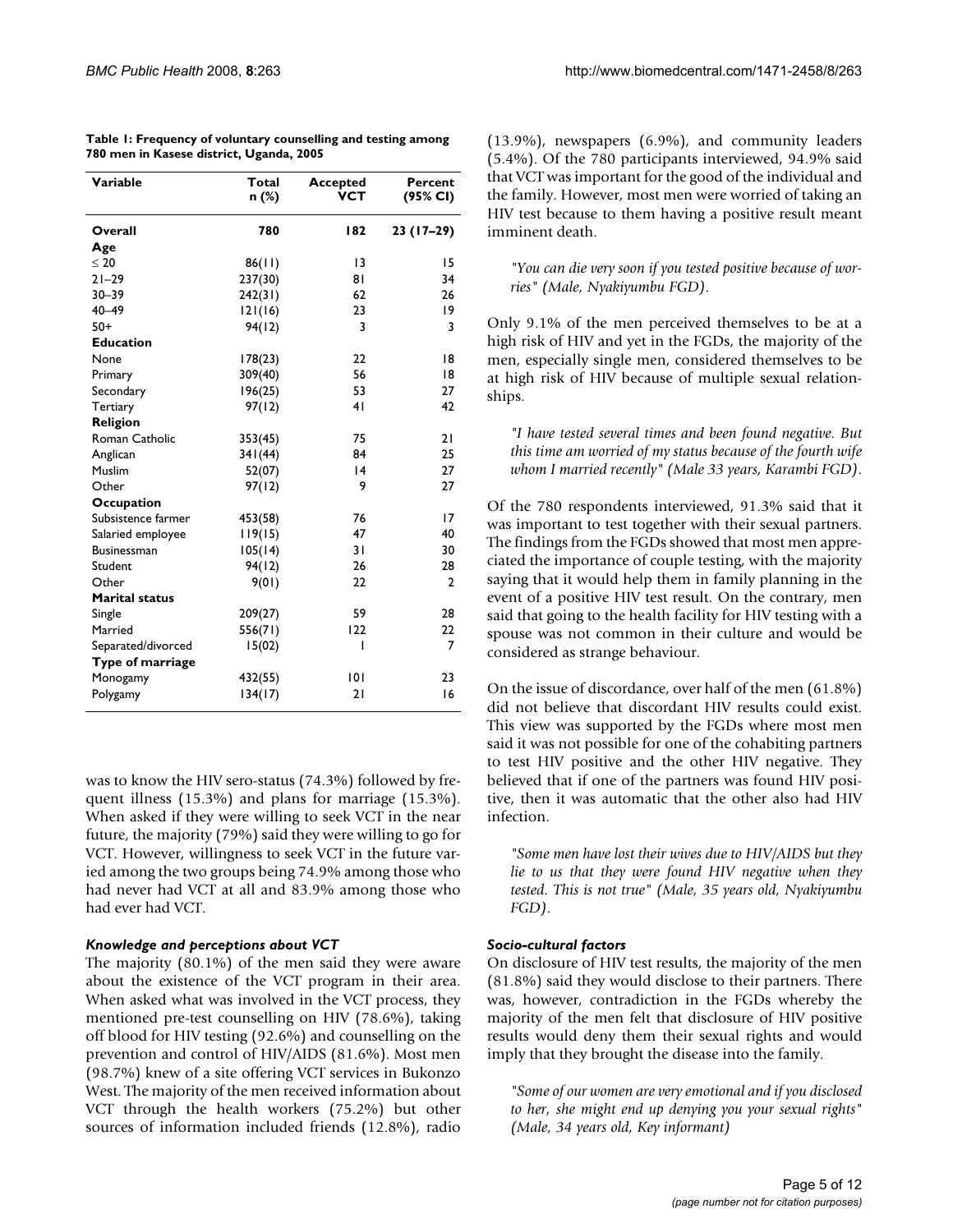With regard to sexual partners, 35.1% of the men reported having two or more sexual partners. During the past one year, 24.9% of the men reported having had extramarital sex. Of those who had extra-marital sex, 76.8% used a condom on their last sexual encounter. Both men and women in the focus group discussions confirmed that multiple sexual relationships were common among the men and this could negatively affect VCT use. The participants felt that having VCT would not stop men from acquiring more sexual partners. Most participants said that the majority of the men live in doubt that they might be infected because of having multiple sexual partners.

*"Men have many sexual partners and fear that they might be infected with HIV already" (Female, Kyasenda FGD)*.

Participants were asked if they had any fears about taking an HIV test and 41.3% said they had fear of taking the HIV test. When asked to mention the fears they had, they mentioned inaccuracy of the HIV testing (37.9%), stigma (57.1%), fear of divorce or separation from partner (38.8%) and lack of confidentiality (8.4%). The participants further mentioned that the majority of the men felt that if they tested positive, their families and the society would easily tell that they were infected. They expressed the feeling that the community might look at them differently and also deny them certain rights like holding political positions. Similar findings were obtained during the focus group discussions.

The participants were asked if they would feel comfortable if they were seen at the VCT site and the majority (83.1%) said they would feel comfortable. The commonest reasons given for feeling uncomfortable were fear of being labelled an HIV victim (67.4%), stigma (36.4%), and meeting a relative or familiar people (11.4%). These findings were also supported by the focus group discussions.

The participants were asked if they had any socio-cultural beliefs that might influence men to seek VCT services. Only 20% said that there were social beliefs that would influence men to seek VCT. Of those who said beliefs existed, the majority mentioned men's superiority over women (30.8%), if partner (wife) tested positive, then the man was also automatically positive (18.8%), widow inheritance/many sexual partners (17.3%) and witchcraft (14.7%). During the FGDs, the commonest belief mentioned was that of the superiority of men. Men superiority had a negative influence on the VCT seeking behaviour. Most decisions regarding health seeking behaviour among family members are dominated by the men and in most cases what the man decides is unchallenged by the entire family. Men also felt that once their sexual partners tested for HIV, they did not need to seek VCT because their results would be the same as those of their partners

Participants were asked whom they would consult before deciding to go for VCT. Of the 780 respondents, 40.9% said they would consult their partners/spouses, followed by friends (15.8%), health workers (15.0%) and 22.7% said they would not consult any body. The participants were asked what action they would take if they tested HIV positive. The majority said they would abstain from sex (33.8%), live positively (29%), seek treatment/join The AIDS Support Organisation (TASO) (24.5%), or simply keep quiet (5.9%).

# *Health service factors*

Most men expressed the feeling that they would go somewhere else other than in the HSD, the majority preferring VCT sites outside Bukonzo West where the VCT counsellors do not know them. They feared that they would easily be identified and labelled as HIV victims. Some men also said that the VCT staff were being bribed and hence giving negative results to HIV positive clients.

*"I don't trust those health workers because they might not keep people's secrets" (Male, Bwera FGD)*

*" I would prefer that the VCT Counsellors be people from other areas other than from Bukonzo" (Male & Single, FGD Karambi)*

A sizeable proportion of the respondents (44.7%) said they would be unwilling to pay for the VCT services.

Of the 201 men who had ever undergone VCT, the main reasons given for choosing a particular VCT site were confidentiality (56.2%), proximity (37.8%), convenience (1.0%) and other (5.0%). The majority of the participants (91.6%) who had ever undergone VCT said they were satisfied with the VCT services. The majority of the participants (69%) lived within a radius of 5 kilometres from the nearest static VCT site. The commonest means of transport to the VCT sites was by walking (69.6%).

During the FGDs, the majority of the participants said that the VCT sites were few (only two) and were located very far from the people, hence making the VCT services inaccessible. Most of the men wanted VCT services to be extended to the villages or to their homes in order to save them the costs of time and transport.

# *Association between independent factors and VCT use among men*

On unadjusted analysis, age 35 years or less (OR = 2.97, 95% CI 2.00–4.43); secondary or tertiary education (OR = 2.10, 95% CI 1.50–3.00); non-subsistence occupation (OR = 2.54, 95% CI 1.68–3.85); willingness to test for HIV with partner (OR = 5.33, 95% CI 1.92–14.85); willingness to disclose HIV results to partner (OR = 2.19, 95%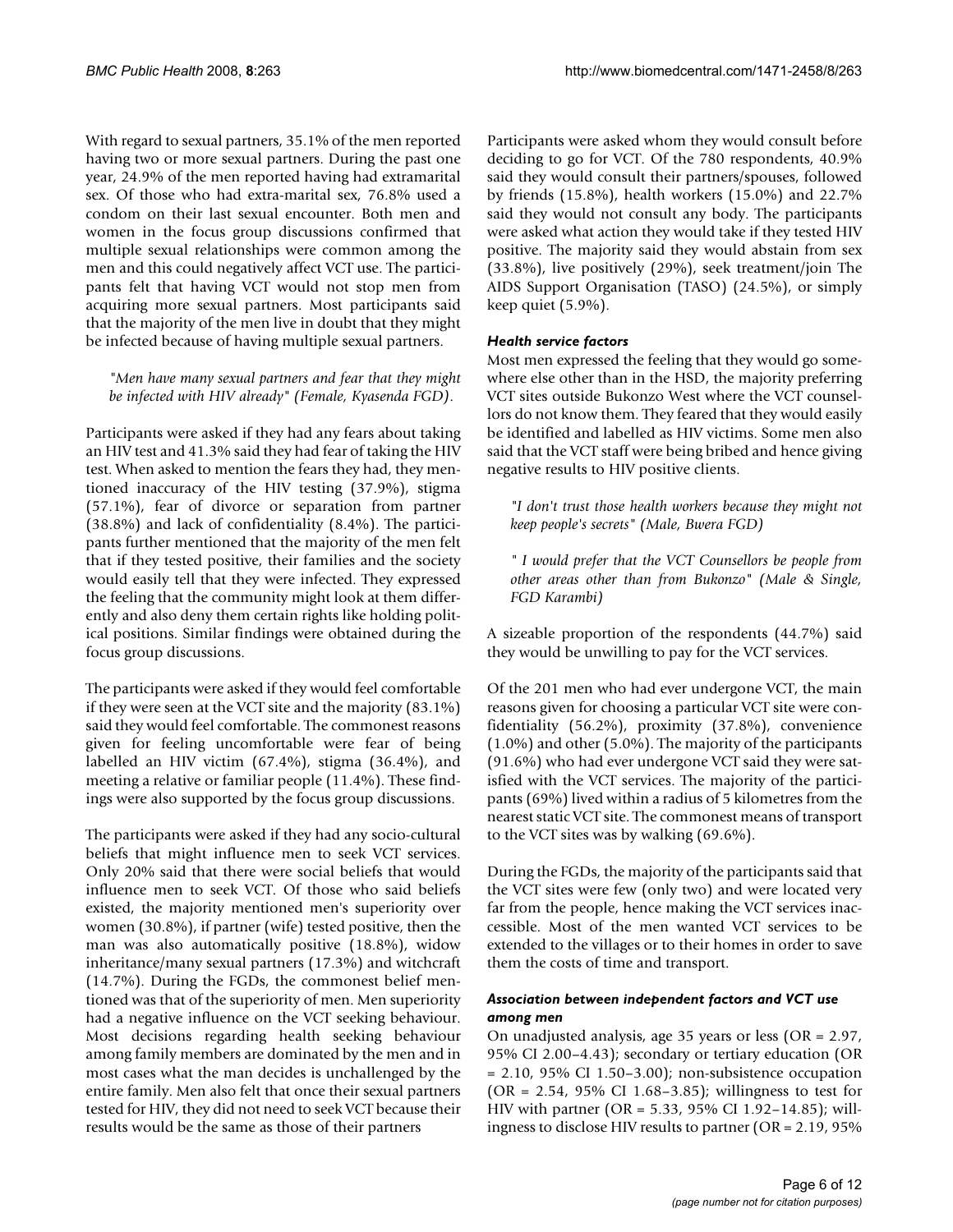CI 1.43–3.38); feeling comfortable with VCT site (OR = 2.71, 95% CI 1.54–4.77); wanting to know HIV status (OR = 0.19, 95% CI 0.13–0.27); and a monthly income of more than 50,000 Uganda Shillings (OR = 1.84, 95% CI 1.23–2.76) were associated with VCT use among men (Table 2).

On logistic regression with complete VCT as the outcome, age (OR = 2.89, 95% CI 1.77–4.07), occupation (OR = 2.37, 95% CI 1.52–3.71), fear of taking an HIV test (OR = 0.54, 95% CI 0.37–0.79), testing together with a spouse/ partner (OR = 3.01, 95% CI 1.02–8.83), and willingness to disclose HIV test results to their sexual partners (OR = 1.64, 95% CI 1.04–2.60) were independently associated with VCT use among men (Table 3). Table 4 shows results of logistic regression of factors associated with seeking pre-test counselling that included: to know the HIV serostatus (OR = 12.25, 95% CI 6.09–24.64); feeling comfortable with the VCT site (OR =  $1.75$ , 95% CI 1.09-2.83); fear of being stigmatized (OR =  $1.84$ , 95% CI 1.10-3.08); non-subsistence farmer (OR = 1.90, 95% CI 1.35–2.67); and confidentiality (OR = 15.91, 95% CI 5.54–45.74). Table 5 shows results of logistic regression of factors associated with complete VCT among men who went for pretest counselling that included: more than 7 years of education (OR = 2.9, 95% CI 1.1–7.8); to know the HIV serostatus (OR = 84.6, 95% CI 23.3 – 306.4); fear of inaccurate HIV test result (OR = 30.7, 95% CI 2.1 – 457.4); and confidentiality (OR = 53.1, 95% CI 10.8–261.8).

# **Discussion**

# *Prevalence of VCT use among men*

The prevalence of VCT use among men in Bukonzo West was low at only 23.3%. Our findings are similar to those of other population-based studies in sub-Saharan Africa. De Graft and colleagues examined use of VCT services in a rural district population of Malawi and found that 11% of men had ever been tested for HIV [18]. Similarly, in an analysis of data from a population-based survey and a government clinic survey in the Eastern Cape Province of South Africa on VCT services, Hutchinson and Mahlalela reported that 17% of men had been tested for HIV [20]. Our findings confirm that VCT uptake among men is low and reinforce the widely reported observation that men are not fully involved in HIV prevention programmes.

#### *Factors associated with VCT use among men*

#### *Socio-demographic characteristics*

Consistent with the study by Hutchinson and colleagues in Eastern Cape, South Africa [20], older men (35 years or more) were less likely to use VCT than younger men. In our study population, older men tended to be more conservative and may not have accepted VCT readily. They were more likely to be rural subsistence farmers, less educated, and less informed about HIV and VCT. Furthermore, they were more likely to be married, with less risky sexual behaviour, and thus with a lower perception of HIV risk. Because of their lower education and stronger roots to tradition, they were more likely to hold fatalistic attitudes about HIV and to prefer to remain in a state of denial regarding their HIV status. In Ghana, individuals with no formal education were more likely to stigmatize HIV/AIDS [13].

# *Knowledge and perceptions on VCT*

Although most men were familiar with the VCT programme and its procedures, this knowledge did not translate into high VCT use. Our findings contrast with those of Sherr and colleagues who reported that in a rural Zimbabwe cohort, motivation for VCT was driven by knowledge on VCT [25]. The discrepancy between knowledge and practice in our study may be due to the frequently reported knowledge-practice gap. However, it could also be an indicator of critical knowledge gaps on HIV including VCT among the men. In support of this, most men in our study did not know about HIV discordance, although understanding of discordance even among discordant people is extremely low [3,14]. Men's gaps in HIV knowledge combined with superstition may explain why fatalism was a barrier against VCT use among men.

AIDS related stigmas created barriers to seeking VCT among the men. More than half of the men feared to test for HIV because of stigma. Men were worried of being labelled HIV-infected because they would lose their social privileges. They expressed fear of meeting familiar people in HIV testing clinics, and preferred to test in distant clinics where they were not known by the people and staff. Our findings are consistent with research in sub-Saharan Africa which shows AIDS related stigmas are important barriers to VCT utilization [12,15,20,21,25]. As demonstrated by Wolff and colleagues in Uganda, knowledge on HIV/AIDS is necessary but not sufficient to address AIDS related stigmas [12]. Other interventions including public health laws; social marketing; anti stigma campaigns; community mobilization; social activism; and use of mass media are needed to change societal beliefs about people living with AIDS [21]. Newer approaches including use of routine VCT integrated in health services, same-day mobile VCT services, and home-based VCT seem to offer promising results. In addition, availability of ART including use of home-based ART may also increase VCT use among men [10-12,15,24].

# *Risky sexual behaviour*

A significant proportion of the men engaged in risky sexual behaviour including having multiple sexual partners and engaging in unprotected sexual intercourse. Multiple sexual partners were a common practice and appeared to be a manifestation of male dominance in the society. Sur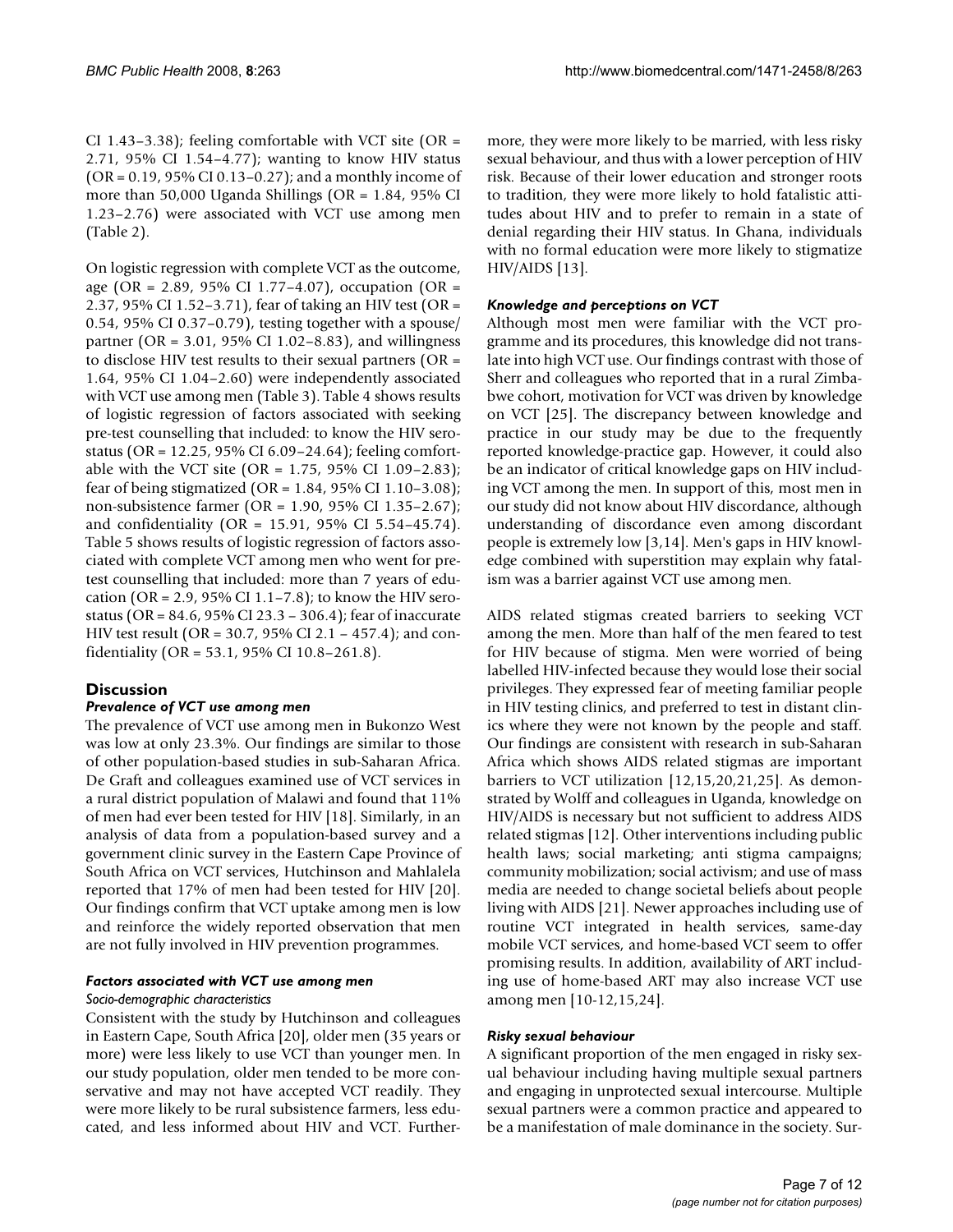**Table 2: Unadjusted association between independent factors and voluntary counselling and testing among 780 men in Kasese district, Uganda, 2005**

| Variable                                       | No VCT  | <b>Accepted VCT</b> | OR (95% CI)                |
|------------------------------------------------|---------|---------------------|----------------------------|
|                                                | n (%)   | n (%)               |                            |
|                                                |         |                     |                            |
| Age in years                                   |         |                     |                            |
| >35                                            | 253(88) | 36(13)              | 1.0                        |
| $\leq$ 35                                      | 345(70) | 146(30)             | $2.97(2.00 - 4.43)$        |
| <b>Education</b>                               |         |                     |                            |
| None/Primary                                   | 399(82) | 88(18)              | 1.0                        |
| Secondary/Tertiary                             | 199(68) | 94(32)              | $2.10(1.50 - 3.00)$        |
| <b>Religion</b>                                |         |                     |                            |
| Muslim                                         | 38(73)  | 4(27)               | 1.0                        |
| Christian                                      | 560(77) | 168(23)             | $0.81(0.43 - 1.54)$        |
| Occupation                                     |         |                     |                            |
| Subsistence farmer                             | 526(80) | 135(20)             | 1.0                        |
| Other                                          | 72(77)  | 47(23)              | $2.54(1.68 - 3.85)$        |
| <b>Marital status</b>                          |         |                     |                            |
| Not married                                    | 164(73) | 60(27)              | 1.0                        |
| Married                                        | 434(78) | 122(22)             | $0.77(0.54 - 1.10)$        |
| Type of marriage                               |         |                     |                            |
| Monogamy                                       | 331(77) | 101(23)             | 1.0                        |
| Polygamy                                       | 133(84) | 21(16)              | $0.61(0.36 - 1.02)$        |
| Fear of taking an HIV test                     |         |                     |                            |
| No                                             | 327(71) | 131(29)             | 1.0                        |
| Yes                                            | 271(84) | 51(16)              | $0.47(0.33 - 0.67)$        |
| Fear of divorce or separation                  |         |                     |                            |
| No                                             | 144(82) | 32(18)              | 1.0                        |
| Yes                                            | 127(87) | 19(13)              | $0.67(0.36 - 1.25)$        |
| Lack of confidentiality                        |         |                     |                            |
| No                                             | 245(83) | 50(17)              | 1.0                        |
| Yes                                            | 26(96)  | 1(04)               | $0.19(0.03 - 1.42)$        |
| Willingness to test for HIV with partner       |         |                     |                            |
| No                                             | 64(94)  | 4(06)               | 1.0                        |
| Yes                                            | 534(75) | 178(25)             | $5.33(1.92 - 14.85)$       |
| Willingness to disclose HIV results to partner |         |                     |                            |
| No                                             | 181(86) | 30(14)              | 1.0                        |
| Yes<br>Would feel comfortable at VCT site      | 417(73) | 152(27)             | $2.19(1.43 - 3.38)$        |
| No                                             |         |                     |                            |
| Yes                                            | 117(88) | 15(11)              | 1.0<br>$2.71(1.54 - 4.77)$ |
| Wanting to know HIV sero-status                | 481(74) | 167(26)             |                            |
| No                                             | 115(54) |                     | 1.0                        |
| Yes                                            | 348(86) | 98(46)<br>55(14)    | $0.19(0.13 - 0.27)$        |
| Monthly income (Uganda Shillings)              |         |                     |                            |
| $\leq 50,000$                                  | 482(79) | 131(21)             | 1.0                        |
| >50,000                                        | 90(67)  | 45(33)              | $1.84(1.23 - 2.76)$        |
| <b>Number of sexual partners</b>               |         |                     |                            |
| One                                            | 382(76) | 141(24)             | 1.0                        |
| Two or more                                    | 216(79) | 58(21)              | $0.83(0.58 - 1.18)$        |
| Had sex outside marriage in past I year        |         |                     |                            |
| No                                             | 457(78) | 129(22)             | 1.0                        |
| Yes                                            | 141(73) | 53(27)              | $1.33(0.92 - 1.93)$        |
| Used a condom on last sexual encounter         |         |                     |                            |
| No                                             | 32(71)  | 13(29)              | 1.0                        |
| Yes                                            | 109(73) | 40(27)              | $0.90(0.43 - 1.20)$        |
| <b>Social belief exists</b>                    |         |                     |                            |
| No                                             | 481(77) | 143(23)             | 1.0                        |
| Yes                                            | 117(75) | 39(25)              | $1.12(0.75 - 1.68)$        |
| <b>Willingness to seek VCT</b>                 |         |                     |                            |
| No                                             | 135(82) | 29(18)              | 1.0                        |
| Yes                                            | 463(76) | 153(25)             | $1.54(0.99 - 2.39)$        |
| Distance to nearest VCT site 5 km or less      |         |                     |                            |
| No                                             | 187(77) | 55(23)              | 1.0                        |
| Yes                                            | 411(76) | 127(24)             | $1.05(0.73 - 1.50)$        |
|                                                |         |                     |                            |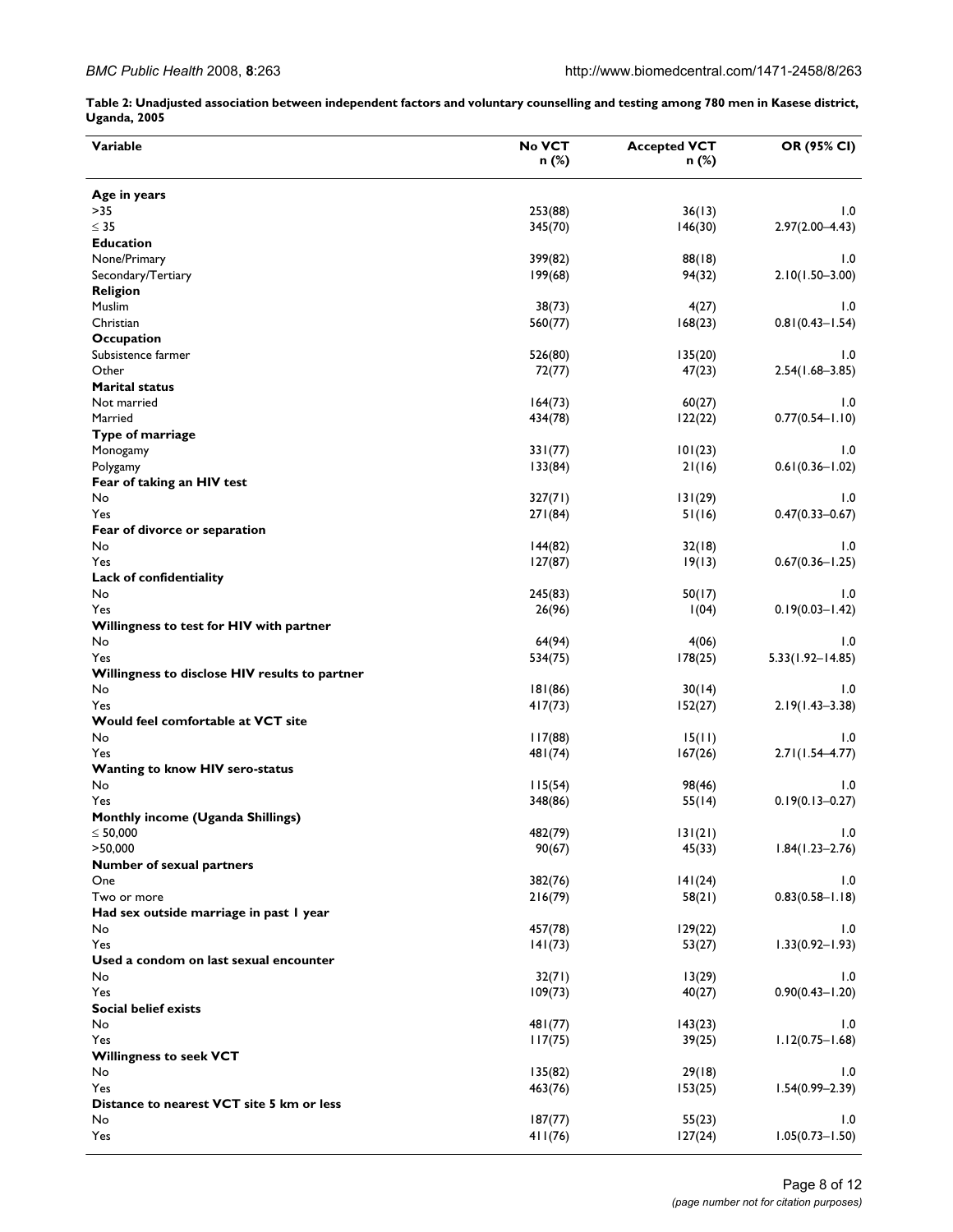| Variable                                       | No VCT  | <b>Accepted VCT</b> | <b>OR</b>           |
|------------------------------------------------|---------|---------------------|---------------------|
|                                                | n (%)   | n (%)               | (95% CI)            |
| Age in years                                   |         |                     |                     |
| >35                                            | 253(88) | 36(13)              | 1.0                 |
| $\leq$ 35                                      | 345(70) | 146(30)             | $2.69(1.77 - 4.07)$ |
| Occupation                                     |         |                     |                     |
| Subsistence farmer                             | 526(80) | 135(20)             | 1.0                 |
| Other                                          | 72(77)  | 47(23)              | $2.37(1.52 - 3.71)$ |
| Fear of taking an HIV test                     |         |                     |                     |
| No.                                            | 327(71) | 131(29)             | 1.0                 |
| Yes                                            | 271(84) | 51(16)              | $0.54(0.37-0.79)$   |
| Willingness to test for HIV with partner       |         |                     |                     |
| No.                                            | 64(94)  | 4(06)               | 1.0                 |
| Yes                                            | 534(75) | 178(25)             | $3.01(1.02 - 8.83)$ |
| Willingness to disclose HIV results to partner |         |                     |                     |
| No.                                            | 181(86) | 30(14)              | 1.0                 |
| Yes                                            | 417(73) | 152(27)             | $1.64(1.04-2.6)$    |

**Table 3: Logistic regression of independent factors associated with acceptance of VCT among 780 men in Kasese district, Uganda, 2005**

prisingly, in spite of the risky sexual behaviour, perception for HIV risk, especially among older men, was very low. In Zambia, individuals willing to seek VCT were more likely to perceive themselves to be at high risk and were more likely to test HIV positive [30]. However, in rural Zimbabwe, motivation for VCT was driven by knowledge and education rather than sexual risk [25]. One possible explanation for the apparent discrepancy between multiple sexual partners and risk perception may be that multiple sexual partners are a societal norm and men do not perceive it as risky sexual behaviour. Secondly, and as discussed earlier, men may lack adequate knowledge on HIV to appreciate that multiple sexual partners increase the risk of HIV infection.

#### *Willingness for HIV testing and disclosure*

The strongest motivation for HIV testing was the desire to know the HIV status and most men were willing to test for HIV together with their wives. However, this willingness may not translate into action because, according to the men, society would consider a man going with his wife to a clinic for an HIV test as rather strange behaviour. The demand for couple testing is still low [31,32]. In Zimbabwe, Machekano [33] showed that only 7% of the men who tested for HIV brought in their wives for HIV testing. Similarly, although most men were willing to disclose their HIV results to their wives, the fear of negative consequences including sexual denial may ultimately pose a barrier [34-36]. Nevertheless, men's strong desire to know

**Table 4: Logistic regression of independent factors associated with pre-test counselling among 780 men in Kasese district, Uganda, 2005**

| Variable                            | <b>Pre-test counselled</b> | Not pre-test counselled | OR (95% CI)           |
|-------------------------------------|----------------------------|-------------------------|-----------------------|
|                                     | n (%)                      | n (%)                   |                       |
| To know HIV sero-status             |                            |                         |                       |
| No.                                 | 411(65.2)                  | 219(34.8)               | 1.0                   |
| Yes                                 | 10(6.7)                    | 140(93.3)               | $12.25(6.09 - 24.64)$ |
| Feeling comfortable with VCT site   |                            |                         |                       |
| No.                                 | 91(68.9)                   | 41(31.1)                | 1.0                   |
| Yes                                 | 330(50.9)                  | 318(49.1)               | $1.75(1.09 - 2.83)$   |
| Fear of being stigmatized           |                            |                         |                       |
| No.                                 | 312(52.3)                  | 284(47.7)               | 1.0                   |
| Yes                                 | 109(59.2                   | 75(40.8)                | $1.84$ (1.10-3.08)    |
| Occupation                          |                            |                         |                       |
| Subsistence farmer                  | 279(61.6)                  | 178(38.4)               | 1.0                   |
| Other                               | 142(43.4)                  | 185(56.6)               | $1.90(1.35 - 2.67)$   |
| <b>Reason for choosing VCT site</b> |                            |                         |                       |
| Other                               | 417(62.5)                  | 250(37.5)               | 1.0                   |
| Confidentiality                     | 4(3.5)                     | 109(96.5)               | 15.91 (5.54-45.74)    |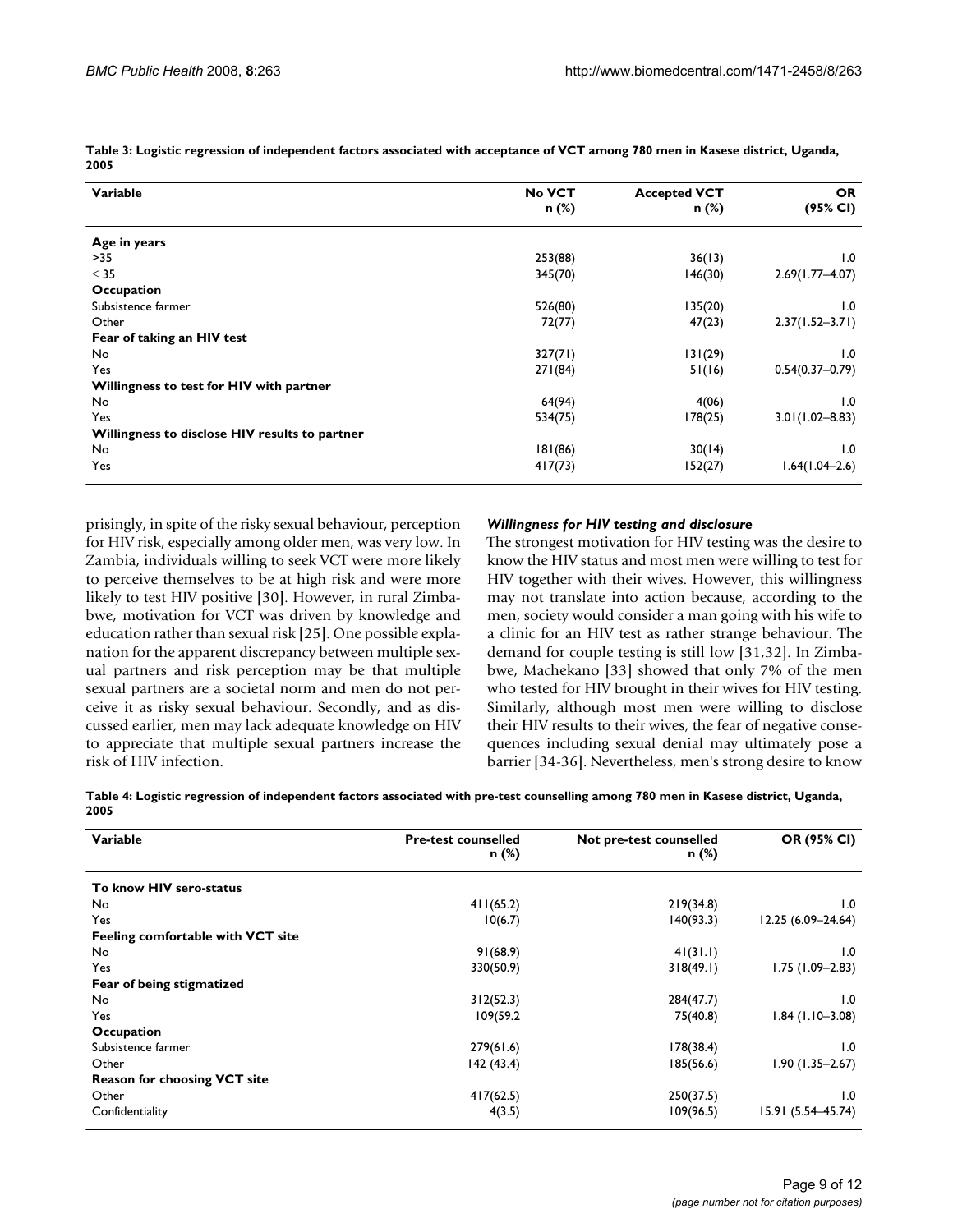| Variable                            | <b>Pre-test counselling only</b><br>n (%) | <b>Complete VCT</b><br>n (%) | OR (95% CI)           |
|-------------------------------------|-------------------------------------------|------------------------------|-----------------------|
| <b>Education in years</b>           |                                           |                              |                       |
| $0 - 7$                             | 131(59.5)                                 | 89(40.5)                     | 1.0                   |
| More than 7                         | 55(36.9)                                  | 94(63.1)                     | $2.9$ (1.1-7.8)       |
| To know HIV sero-status             |                                           |                              |                       |
| No.                                 | 181(79)                                   | 48(21)                       | 1.0                   |
| Yes                                 | 5(3.6)                                    | 135(96.4)                    | $84.6$ (23.3 – 306.4) |
| Fear of inaccurate HIV test result  |                                           |                              |                       |
| No.                                 | 152(46.9)                                 | 172(53.1)                    | 1.0                   |
| Yes                                 | 34(75.6)                                  | 11(24.4)                     | $30.7(2.1 - 457.4)$   |
| <b>Reason for choosing VCT site</b> |                                           |                              |                       |
| Other                               | 184(70.8)                                 | 76(29.2)                     | 1.0                   |
| Confidentiality                     | 2(1.8)                                    | 107(98.2)                    | 53.1 (10.8-261.8)     |

**Table 5: Logistic regression of independent factors associated with complete VCT among 369 men seeking VCT in Kasese district, Uganda, 2005**

their HIV status and their positive attitude to PMTCT and disclosure of HIV results can be used as a springboard for strategies that target men so as to increase their utilization of VCT. Furthermore the VCT programme should make couple testing more attractive, for example, by improving confidentiality and using the home based VCT approach [11].

#### *Health system factors*

The health system factors that influence VCT use among men were identified during the quantitative and qualitative studies. The most important concerns were access to VCT services, confidentiality and quality of HIV results [12]. Access to VCT services and to health services in general is a nationwide problem [37]. The concerns of access overlap with those for confidentiality. Confidentiality was a major issue among the men, to the extent that many would prefer to test for HIV in a distant clinic where the staff did not know them, but which of course would raise issues of access. As has been reported elsewhere, confidentiality is an important factor that may reduce VCT utilization [30,38,39]. Stigma and confidentiality are closely linked and the greater the stigma of a condition, the greater the need for confidentiality. Our findings suggest that there is strong stigma of HIV/AIDS in Bukonzo West prompting the men to seek VCT services that provide greater confidentiality, even if it means seeking services further away and at a higher cost.

Men also have concerns about the quality of HIV results. This concern is not about the performance of the HIV test but rather about the integrity of the health workers in providing accurate HIV results. Specifically, men fear that health workers are bribed to falsify HIV results. To complicate the situation even more, men do not believe in discordant HIV results and view this as further evidence of corruption. Another angle to the issue of quality is the high drop out between pre-test counselling and HIV testing. This finding suggests that the group counselling that is routinely offered to the men in clinics may not be effective and there is need for one-to-one HIV counselling.

#### *Limitations of the study*

Household size could theoretically have biased the sampling strategy towards men in households with fewer eligible men. However, this was highly unlikely because of the social cultural practices of the Bakonzo. In most cases, a household contains one adult male because male children who are of age (usually 18 years or more) are not allowed to live under the same roof as their parents and have to build their own homes.

Non-response was estimated to be 14% and may have introduced bias in the measurement of the prevalence of VCT and the associated behaviours. Over sampling in all the selected villages (clusters) by randomly selecting 25 respondents instead of the 21 (initially stated) was done in order to increase the sample size.

The study was community-based and heavily relied on the self-report by the respondents. This may have led to reporting bias because of the reluctance to disclose sensitive behaviours such as sexual activity. The lack of an association between sexual behaviour and VCT use in our study may reflect the problem of measuring sexual behaviour. It is also possible that some respondents reported HIV testing behaviours, which they thought were socially desirable but that were not necessarily factual. In addition, recall bias may have occurred particularly with frequently occurring activities.

#### **Conclusion**

Our study showed that VCT use among men in Bukonzo West, Kasese district was low. The major barriers to VCT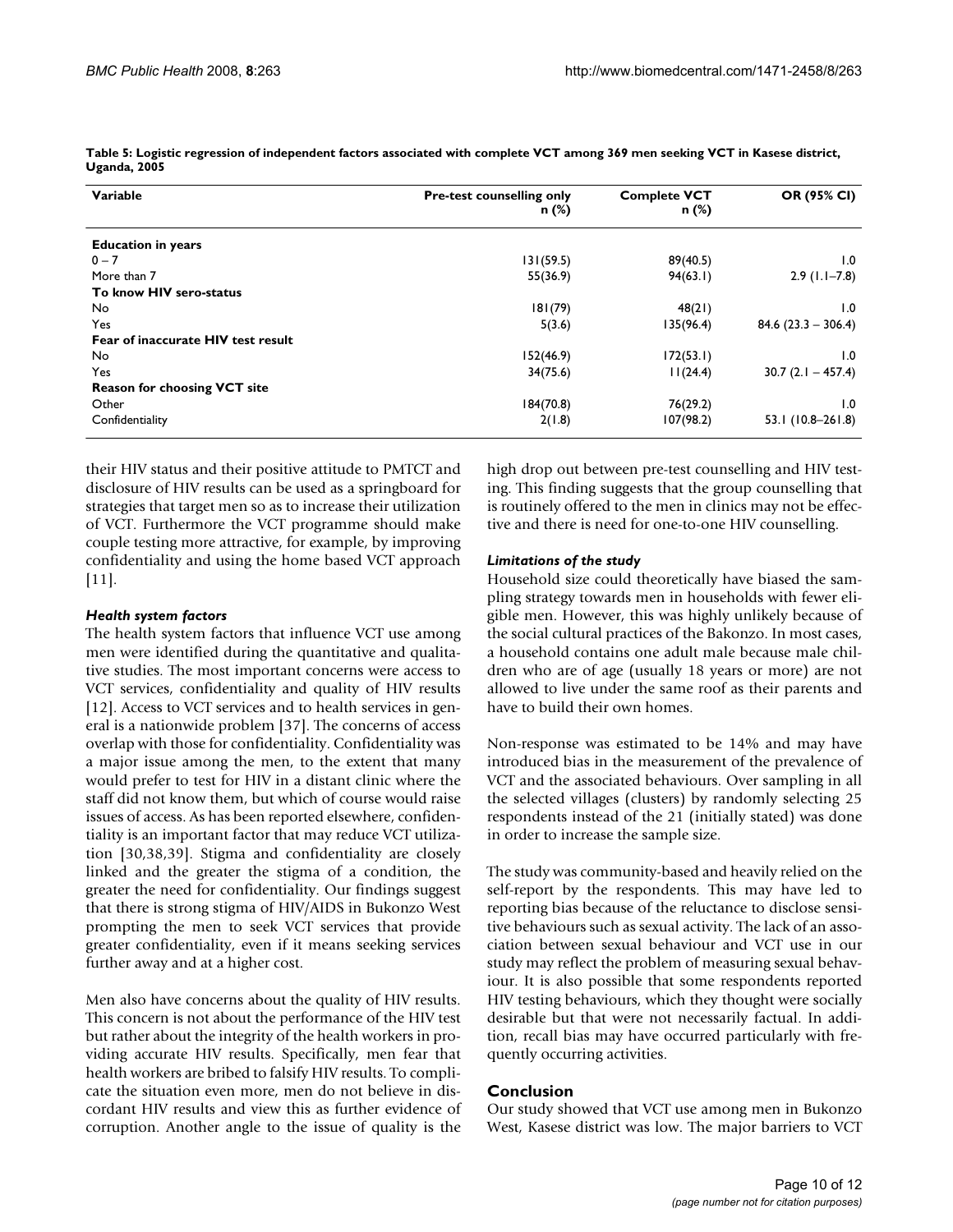use among men were poor utilization of VCT services due to poor access, stigma and confidentiality of services. In order to increase VCT use among men, the VCT programme needs to address HIV stigma and improve access and confidentiality of VCT services. Among the more promising interventions are the use of routine counselling and testing for HIV of patients seeking health care in health units, home based VCT programmes, and mainstreaming of HIV counselling and testing services in community development programmes.

#### **Competing interests**

The authors declare that they have no competing interests.

#### **Authors' contributions**

FMB participated in the conception, design, and implementation of the study, statistical analysis, interpretation and drafting of manuscript. SNS, SB, JNK and CASK participated in study conception, design, interpretation and drafting of the manuscript. All authors read, edited and approved the final manuscript.

#### **Acknowledgements**

We are indebted to the following people for their invaluable contribution and support that enabled us to bring this project to fruition. Our thanks go to all the staff and students of Makerere University CEU; to all the study participants, the team of interviewers and the translator; and to the family, relatives and friends of FMB for their love, care and perseverance that saw him through school.

#### **References**

- 1. MOH: **Health Sector Strategic Plan: Mid Term Report.** Kampala: Ministry of Health Uganda; 2003.
- 2. MOH: **Uganda HIV/AIDS Sero-Behavioural Survey 2004– 2005.** Kampala: Ministry of Health and ORC Macro, Calverton, Maryland, USA; 2006.
- 3. Bunnell R, Ekwaru JP, Solberg P, Wamai N, Bikaako-Kajura W, Were W, Coutinho A, Liechty C, Madraa E, Rutherford G, *et al.*: **[Changes](http://www.ncbi.nlm.nih.gov/entrez/query.fcgi?cmd=Retrieve&db=PubMed&dopt=Abstract&list_uids=16327323) [in sexual behavior and risk of HIV transmission after antiret](http://www.ncbi.nlm.nih.gov/entrez/query.fcgi?cmd=Retrieve&db=PubMed&dopt=Abstract&list_uids=16327323)roviral therapy and prevention interventions in rural [Uganda.](http://www.ncbi.nlm.nih.gov/entrez/query.fcgi?cmd=Retrieve&db=PubMed&dopt=Abstract&list_uids=16327323)** *AIDS* 2006, **20(1):**85-92.
- Pronyk PM, Kim JC, Makhubele MB, Hargreaves JR, Mohlala R, Hausler HP: **[Introduction of voluntary counseling and rapid test](http://www.ncbi.nlm.nih.gov/entrez/query.fcgi?cmd=Retrieve&db=PubMed&dopt=Abstract&list_uids=12511218)[ing for HIV in rural South Africa: from theory to practice.](http://www.ncbi.nlm.nih.gov/entrez/query.fcgi?cmd=Retrieve&db=PubMed&dopt=Abstract&list_uids=12511218)** *AIDS Care* 2002, **14(6):**859-865.
- 5. Sweat M, Gregorich S, Sangiwa G, Furlonge C, Balmer D, Kamenga C, Grinstead O, Coates T: **[Cost-effectiveness of voluntary HIV-1](http://www.ncbi.nlm.nih.gov/entrez/query.fcgi?cmd=Retrieve&db=PubMed&dopt=Abstract&list_uids=10963247) [counseling and testing in reducing sexual transmission of](http://www.ncbi.nlm.nih.gov/entrez/query.fcgi?cmd=Retrieve&db=PubMed&dopt=Abstract&list_uids=10963247) [HIV-1 in Kenya and Tanzania.](http://www.ncbi.nlm.nih.gov/entrez/query.fcgi?cmd=Retrieve&db=PubMed&dopt=Abstract&list_uids=10963247)** *Lancet* 2000, **356(9224):**113-121.
- 6. Liechty CA: **[The evolving role of HIV counseling and testing in](http://www.ncbi.nlm.nih.gov/entrez/query.fcgi?cmd=Retrieve&db=PubMed&dopt=Abstract&list_uids=16091240) [resource-limited settings: HIV prevention and linkage to](http://www.ncbi.nlm.nih.gov/entrez/query.fcgi?cmd=Retrieve&db=PubMed&dopt=Abstract&list_uids=16091240)** [expanding HIV care access.](http://www.ncbi.nlm.nih.gov/entrez/query.fcgi?cmd=Retrieve&db=PubMed&dopt=Abstract&list_uids=16091240) **1(4):**181-185.
- 7. Chimzizi RB, Harries AD, Manda E, Khonyongwa A, Salaniponi FM: **[Counselling, HIV testing and adjunctive cotrimoxazole for](http://www.ncbi.nlm.nih.gov/entrez/query.fcgi?cmd=Retrieve&db=PubMed&dopt=Abstract&list_uids=15305474) TB patients in Malawi: from research to routine implemen[tation.](http://www.ncbi.nlm.nih.gov/entrez/query.fcgi?cmd=Retrieve&db=PubMed&dopt=Abstract&list_uids=15305474)** *Int J Tuberc Lung Dis* 2004, **8(8):**938-944.
- 8. The Voluntary HIV-1 Counseling and Testing Efficacy Study Group: **[Efficacy of voluntary HIV-1 counselling and testing in individ](http://www.ncbi.nlm.nih.gov/entrez/query.fcgi?cmd=Retrieve&db=PubMed&dopt=Abstract&list_uids=10963246)uals and couples in Kenya, Tanzania, and Trinidad: a ran[domised trial.](http://www.ncbi.nlm.nih.gov/entrez/query.fcgi?cmd=Retrieve&db=PubMed&dopt=Abstract&list_uids=10963246)** *Lancet* 2000, **356(9224):**103-112.
- 9. World Health Organization: **The Health Sector Response to HIV/AIDS: Coverage of Selected Services in 2001. Preliminary Assessment.** Geneva: World Health Organization; 2002.
- 10. Bassett IV, Giddy J, Nkera J, Wang B, Losina E, Lu Z, Freedberg KA, Walensky RP: **[Routine voluntary HIV testing in Durban, South](http://www.ncbi.nlm.nih.gov/entrez/query.fcgi?cmd=Retrieve&db=PubMed&dopt=Abstract&list_uids=17667332)**

**[Africa: the experience from an outpatient department.](http://www.ncbi.nlm.nih.gov/entrez/query.fcgi?cmd=Retrieve&db=PubMed&dopt=Abstract&list_uids=17667332)** *J Acquir Immune Defic Syndr* 2007, **46(2):**181-186.

- 11. Were WA, Mermin JH, Wamai N, Awor AC, Bechange S, Moss S, Solberg P, Downing RG, Coutinho A, Bunnell RE: **[Undiagnosed HIV](http://www.ncbi.nlm.nih.gov/entrez/query.fcgi?cmd=Retrieve&db=PubMed&dopt=Abstract&list_uids=16885775) [infection and couple HIV discordance among household](http://www.ncbi.nlm.nih.gov/entrez/query.fcgi?cmd=Retrieve&db=PubMed&dopt=Abstract&list_uids=16885775) members of HIV-infected people receiving antiretroviral [therapy in Uganda.](http://www.ncbi.nlm.nih.gov/entrez/query.fcgi?cmd=Retrieve&db=PubMed&dopt=Abstract&list_uids=16885775)** *J Acquir Immune Defic Syndr* 2006, **43(1):**91-95.
- 12. Wolff B, Nyanzi B, Katongole G, Ssesanga D, Ruberantwari A, Whitworth J: **[Evaluation of a home-based voluntary counselling](http://www.ncbi.nlm.nih.gov/entrez/query.fcgi?cmd=Retrieve&db=PubMed&dopt=Abstract&list_uids=15746219) [and testing intervention in rural Uganda.](http://www.ncbi.nlm.nih.gov/entrez/query.fcgi?cmd=Retrieve&db=PubMed&dopt=Abstract&list_uids=15746219)** *Health Policy Plan* 2005, **20(2):**109-116.
- 13. Baiden F, Akanlu G, Hodgson A, Akweongo P, Debpuur C, Binka F: **[Using lay counsellors to promote community-based volun](http://www.ncbi.nlm.nih.gov/entrez/query.fcgi?cmd=Retrieve&db=PubMed&dopt=Abstract&list_uids=17207292)tary counselling and HIV testing in rural northern Ghana: a [baseline survey on community acceptance and stigma.](http://www.ncbi.nlm.nih.gov/entrez/query.fcgi?cmd=Retrieve&db=PubMed&dopt=Abstract&list_uids=17207292)** *J Biosoc Sci* 2007, **39(5):**721-733.
- Bunnell RE, Nassozi J, Marum E, Mubangizi J, Malamba S, Dillon B, Kalule J, Bahizi J, Musoke N, Mermin JH: **[Living with discordance:](http://www.ncbi.nlm.nih.gov/entrez/query.fcgi?cmd=Retrieve&db=PubMed&dopt=Abstract&list_uids=16176896) [knowledge, challenges, and prevention strategies of HIV-dis](http://www.ncbi.nlm.nih.gov/entrez/query.fcgi?cmd=Retrieve&db=PubMed&dopt=Abstract&list_uids=16176896)[cordant couples in Uganda.](http://www.ncbi.nlm.nih.gov/entrez/query.fcgi?cmd=Retrieve&db=PubMed&dopt=Abstract&list_uids=16176896)** *AIDS Care* 2005, **17(8):**999-1012.
- 15. Morin SF, Khumalo-Sakutukwa G, Charlebois ED, Routh J, Fritz K, Lane T, Vaki T, Fiamma A, Coates TJ: [Removing barriers to know](http://www.ncbi.nlm.nih.gov/entrez/query.fcgi?cmd=Retrieve&db=PubMed&dopt=Abstract&list_uids=16394855)**[ing HIV status: same-day mobile HIV testing in Zimbabwe.](http://www.ncbi.nlm.nih.gov/entrez/query.fcgi?cmd=Retrieve&db=PubMed&dopt=Abstract&list_uids=16394855)** *J Acquir Immune Defic Syndr* 2006, **41(2):**218-224.
- 16. Arthur GR, Ngatia G, Rachier C, Mutemi R, Odhiambo J, Gilks CF: **[The role for government health centers in provision of](http://www.ncbi.nlm.nih.gov/entrez/query.fcgi?cmd=Retrieve&db=PubMed&dopt=Abstract&list_uids=16249708) [same-day voluntary HIV counseling and testing in Kenya.](http://www.ncbi.nlm.nih.gov/entrez/query.fcgi?cmd=Retrieve&db=PubMed&dopt=Abstract&list_uids=16249708)** *J Acquir Immune Defic Syndr* 2005, **40(3):**329-335.
- 17. MOH: **Uganda National Policy Guidelines for HIV Voluntary Counseling and Testing.** Kampala: Ministry of Health; 2003.
- 18. deGraft-Johnson J, Paz-Soldan V, Kasote A, Tsui A: **[HIV voluntary](http://www.ncbi.nlm.nih.gov/entrez/query.fcgi?cmd=Retrieve&db=PubMed&dopt=Abstract&list_uids=16261266) [counseling and testing service preferences in a rural Malawi](http://www.ncbi.nlm.nih.gov/entrez/query.fcgi?cmd=Retrieve&db=PubMed&dopt=Abstract&list_uids=16261266) [population.](http://www.ncbi.nlm.nih.gov/entrez/query.fcgi?cmd=Retrieve&db=PubMed&dopt=Abstract&list_uids=16261266)** *AIDS Behav* 2005, **9(4):**475-484.
- 19. Day JH, Miyamura K, Grant AD, Leeuw A, Munsamy J, Baggaley R, Churchyard GJ: **[Attitudes to HIV voluntary counselling and](http://www.ncbi.nlm.nih.gov/entrez/query.fcgi?cmd=Retrieve&db=PubMed&dopt=Abstract&list_uids=12959817) [testing among mineworkers in South Africa: will availability](http://www.ncbi.nlm.nih.gov/entrez/query.fcgi?cmd=Retrieve&db=PubMed&dopt=Abstract&list_uids=12959817) [of antiretroviral therapy encourage testing?](http://www.ncbi.nlm.nih.gov/entrez/query.fcgi?cmd=Retrieve&db=PubMed&dopt=Abstract&list_uids=12959817)** *AIDS Care* 2003, **15(5):**665-672.
- 20. Hutchinson PL, Mahlalela X: **[Utilization of voluntary counseling](http://www.ncbi.nlm.nih.gov/entrez/query.fcgi?cmd=Retrieve&db=PubMed&dopt=Abstract&list_uids=16777636) [and testing services in the Eastern Cape, South Africa.](http://www.ncbi.nlm.nih.gov/entrez/query.fcgi?cmd=Retrieve&db=PubMed&dopt=Abstract&list_uids=16777636)** *AIDS Care* 2006, **18(5):**446-455.
- 21. Kalichman SC, Simbayi LC: **[HIV testing attitudes, AIDS stigma,](http://www.ncbi.nlm.nih.gov/entrez/query.fcgi?cmd=Retrieve&db=PubMed&dopt=Abstract&list_uids=14663117) [and voluntary HIV counselling and testing in a black town](http://www.ncbi.nlm.nih.gov/entrez/query.fcgi?cmd=Retrieve&db=PubMed&dopt=Abstract&list_uids=14663117)[ship in Cape Town, South Africa.](http://www.ncbi.nlm.nih.gov/entrez/query.fcgi?cmd=Retrieve&db=PubMed&dopt=Abstract&list_uids=14663117)** *Sex Transm Infect* 2003, **79(6):**442-447.
- 22. Matovu KBJ, Gray RH, *et al.*: **[Voluntary HIV counseling and test](http://www.ncbi.nlm.nih.gov/entrez/query.fcgi?cmd=Retrieve&db=PubMed&dopt=Abstract&list_uids=15764856)[ing acceptance, sexual risk behaviour and HIV incidence in](http://www.ncbi.nlm.nih.gov/entrez/query.fcgi?cmd=Retrieve&db=PubMed&dopt=Abstract&list_uids=15764856) [Rakai, Uganda.](http://www.ncbi.nlm.nih.gov/entrez/query.fcgi?cmd=Retrieve&db=PubMed&dopt=Abstract&list_uids=15764856)** *AIDS* 2005, **19:**503-511.
- 23. Byomire H: **Prevalence and factors associated with male involvement in PMTCT, Mulago Hospital, Uganda.** In *Dissertation* Kampala: Makerere University; 2003.
- 24. Matovu JK, Makumbi FE: **[Expanding access to voluntary HIV](http://www.ncbi.nlm.nih.gov/entrez/query.fcgi?cmd=Retrieve&db=PubMed&dopt=Abstract&list_uids=17949401) [counselling and testing in sub-Saharan Africa: alternative](http://www.ncbi.nlm.nih.gov/entrez/query.fcgi?cmd=Retrieve&db=PubMed&dopt=Abstract&list_uids=17949401) [approaches for improving uptake, 2001–2007.](http://www.ncbi.nlm.nih.gov/entrez/query.fcgi?cmd=Retrieve&db=PubMed&dopt=Abstract&list_uids=17949401)** *Trop Med Int Health* 2007, **12(11):**1315-1322.
- 25. Sherr L, Lopman B, Kakowa M, Dube S, Chawira G, Nyamukapa C, Oberzaucher N, Cremin I, Gregson S: **[Voluntary counselling and](http://www.ncbi.nlm.nih.gov/entrez/query.fcgi?cmd=Retrieve&db=PubMed&dopt=Abstract&list_uids=17415040) [testing: uptake, impact on sexual behaviour, and HIV inci](http://www.ncbi.nlm.nih.gov/entrez/query.fcgi?cmd=Retrieve&db=PubMed&dopt=Abstract&list_uids=17415040)**[dence in a rural Zimbabwean cohort.](http://www.ncbi.nlm.nih.gov/entrez/query.fcgi?cmd=Retrieve&db=PubMed&dopt=Abstract&list_uids=17415040) **21(7):**851-860.
- 26. Uganda Bureau of Statistics: **2002 Population and Housing Census Report for Uganda.** Entebbe: Ministry of Finance, Planning and Economic Development, Uganda; 2003.
- 27. UBOS, ORC Macro: **Uganda Demographic and Health Survey 2000–2001.** *Kampala* 2001.
- 28. Begley CM: **[Using triangulation in nursing research.](http://www.ncbi.nlm.nih.gov/entrez/query.fcgi?cmd=Retrieve&db=PubMed&dopt=Abstract&list_uids=8807387)** *J Adv Nurs* 1996, **24(1):**122-128.
- Bennett S, Woods T, Liyange WM, Smith D: **[A Simplified general](http://www.ncbi.nlm.nih.gov/entrez/query.fcgi?cmd=Retrieve&db=PubMed&dopt=Abstract&list_uids=1949887) [Method for Cluster Surveys in Developing Countries: World](http://www.ncbi.nlm.nih.gov/entrez/query.fcgi?cmd=Retrieve&db=PubMed&dopt=Abstract&list_uids=1949887) [Health Statistical Quarterly Report.](http://www.ncbi.nlm.nih.gov/entrez/query.fcgi?cmd=Retrieve&db=PubMed&dopt=Abstract&list_uids=1949887)** 1991, **44:**98-106.
- 30. Fylkesnes K, Siziya S: **A Randomized Trial on Acceptability of Voluntary HIV Counseling and Testing.** *Tropical Medicine and International Health* 2004, **9(5):**566-572.
- 31. Baggaley R, Kelly M, Weinreich S, Kayawe I, Phiri G, Mulongo W, Phiri M: **[HIV counseling and testing in Zambia: The Kara Counsel](http://www.ncbi.nlm.nih.gov/entrez/query.fcgi?cmd=Retrieve&db=PubMed&dopt=Abstract&list_uids=12222368)[ling experience.](http://www.ncbi.nlm.nih.gov/entrez/query.fcgi?cmd=Retrieve&db=PubMed&dopt=Abstract&list_uids=12222368)** *SAfAIDS News* 1998, **6(2):**2-8.